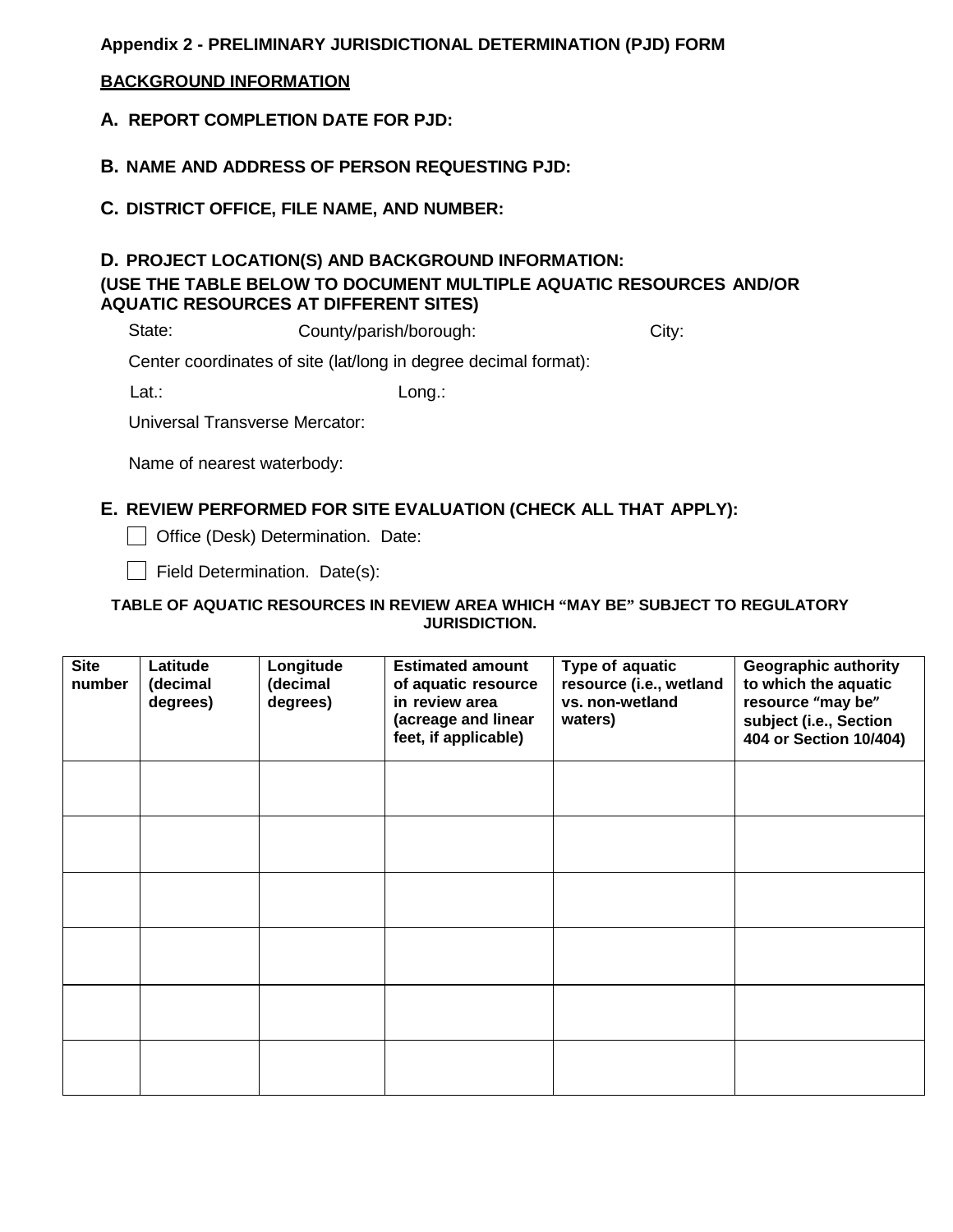- 1) The Corps of Engineers believes that there may be jurisdictional aquatic resources in the review area, and the requestor of this PJD is hereby advised of his or her option to request and obtain an approved JD (AJD) for that review area based on an informed decision after having discussed the various types of JDs and their characteristics and circumstances when they may be appropriate.
- 2) In any circumstance where a permit applicant obtains an individual permit, or a Nationwide General Permit (NWP) or other general permit verification requiring "preconstruction notification" (PCN), or requests verification for a non-reporting NWP or other general permit, and the permit applicant has not requested an AJD for the activity, the permit applicant is hereby made aware that: (1) the permit applicant has elected to seek a permit authorization based on a PJD, which does not make an official determination of jurisdictional aquatic resources; (2) the applicant has the option to request an AJD before accepting the terms and conditions of the permit authorization, and that basing a permit authorization on an AJD could possibly result in less compensatory mitigation being required or different special conditions; (3) the applicant has the right to request an individual permit rather than accepting the terms and conditions of the NWP or other general permit authorization; (4) the applicant can accept a permit authorization and thereby agree to comply with all the terms and conditions of that permit, including whatever mitigation requirements the Corps has determined to be necessary; (5) undertaking any activity in reliance upon the subject permit authorization without requesting an AJD constitutes the applicant's acceptance of the use of the PJD; (6) accepting a permit authorization (e.g., signing a proffered individual permit) or undertaking any activity in reliance on any form of Corps permit authorization based on a PJD constitutes agreement that all aquatic resources in the review area affected in any way by that activity will be treated as jurisdictional, and waives any challenge to such jurisdiction in any administrative or judicial compliance or enforcement action, or in any administrative appeal or in any Federal court; and (7) whether the applicant elects to use either an AJD or a PJD, the JD will be processed as soon as practicable. Further, an AJD, a proffered individual permit (and all terms and conditions contained therein), or individual permit denial can be administratively appealed pursuant to 33 C.F.R. Part 331. If, during an administrative appeal, it becomes appropriate to make an official determination whether geographic jurisdiction exists over aquatic resources in the review area, or to provide an official delineation of jurisdictional aquatic resources in the review area, the Corps will provide an AJD to accomplish that result, as soon as is practicable. This PJD finds that there *"may be"* waters of the U.S. and/or that there *"may be"* navigable waters of the U.S. on the subject review area, and identifies all aquatic features in the review area that could be affected by the proposed activity, based on the following information: